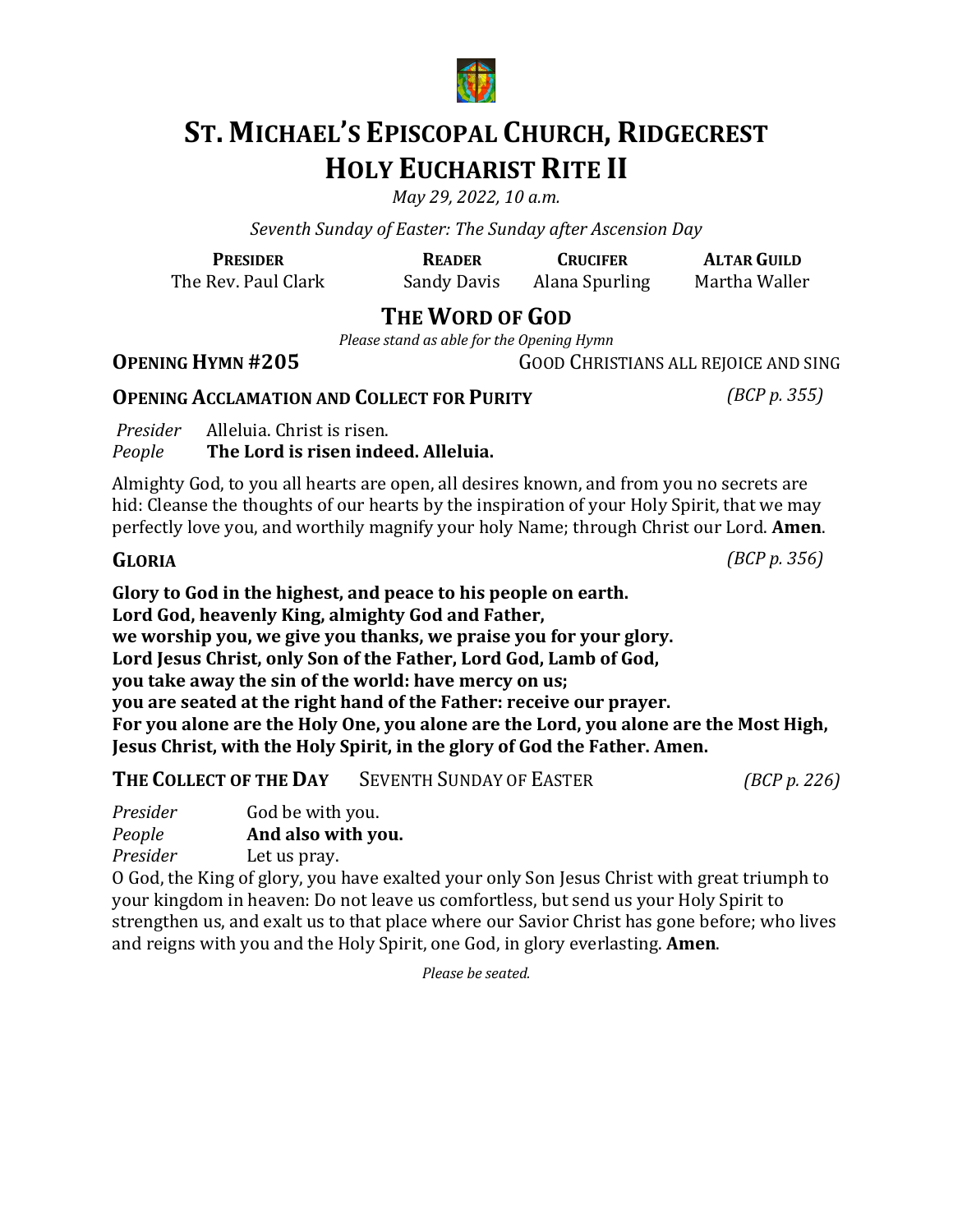

### **THE FIRST READING** ACTS 16:16-34 SANDY DAVIS

#### A READING FROM THE ACTS OF THE APOSTLES.

With Paul and Silas, we came to Philippi in Macedonia, a Roman colony, and, as we were going to the place of prayer, we met a slave girl who had a spirit of divination and brought her owners a great deal of money by fortune-telling. While she followed Paul and us, she would cry out, "These men are slaves of the Most High God, who proclaim to you a way of salvation." She kept doing this for many days. But Paul, very much annoyed, turned and said to the spirit, "I order you in the name of Jesus Christ to come out of her." And it came out that very hour.

But when her owners saw that their hope of making money was gone, they seized Paul and Silas and dragged them into the marketplace before the authorities. When they had brought them before the magistrates, they said, "These men are disturbing our city; they are Jews and are advocating customs that are not lawful for us as Romans to adopt or observe." The crowd joined in attacking them, and the magistrates had them stripped of their clothing and ordered them to be beaten with rods. After they had given them a severe flogging, they threw them into prison and ordered the jailer to keep them securely. Following these instructions, he put them in the innermost cell and fastened their feet in the stocks.

About midnight Paul and Silas were praying and singing hymns to God, and the prisoners were listening to them. Suddenly there was an earthquake, so violent that the foundations of the prison were shaken; and immediately all the doors were opened and everyone's chains were unfastened. When the jailer woke up and saw the prison doors wide open, he drew his sword and was about to kill himself, since he supposed that the prisoners had escaped. But Paul shouted in a loud voice, "Do not harm yourself, for we are all here." The jailer called for lights, and rushing in, he fell down trembling before Paul and Silas. Then he brought them outside and said, "Sirs, what must I do to be saved?" They answered, "Believe on the Lord Jesus, and you will be saved, you and your household." They spoke the word of the Lord to him and to all who were in his house. At the same hour of the night he took them and washed their wounds; then he and his entire family were baptized without delay. He brought them up into the house and set food before them; and he and his entire household rejoiced that he had become a believer in God.

Hear what the Spirit is saying to God's people. **Thanks be to God.**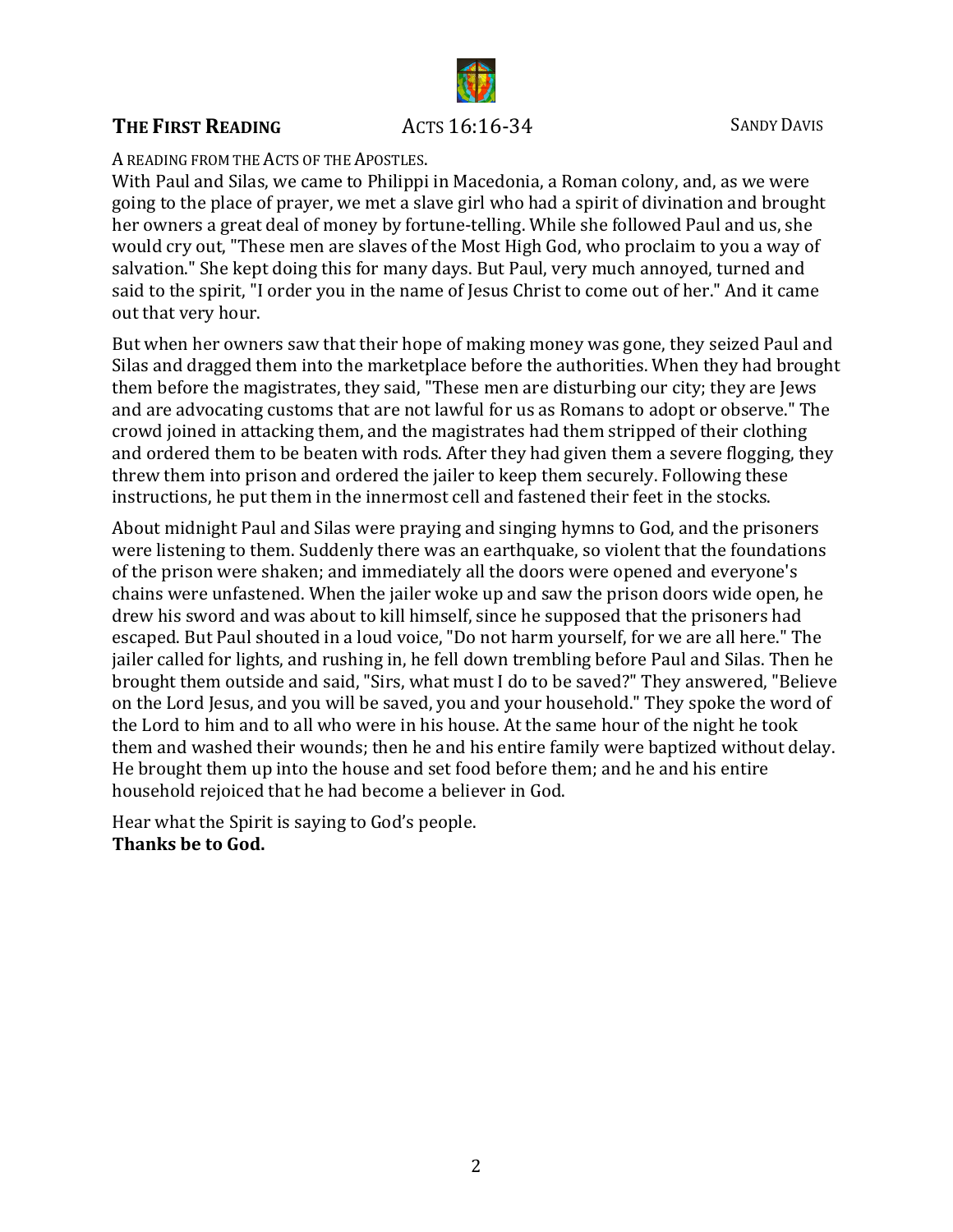

### **THE RESPONSE** PSALM 97 SANDY DAVIS

*Remaining seated, the Leader and the People say the Psalm responsively by whole verse.* THE PSALM APPOINTED IS PSALM 97.

The LORD is King; let the earth rejoice; \* let the multitude of the isles be glad.

#### Clouds and darkness are round about him, \* righteousness and justice are the foundations of his throne.

A fire goes before him  $*$ and burns up his enemies on every side.

#### His lightnings light up the world; \* **the earth sees it and is afraid.**

The mountains melt like wax at the presence of the LORD,  $*$ at the presence of the Lord of the whole earth.

#### The heavens declare his righteousness, \* and all the peoples see his glory.

Confounded be all who worship carved images and delight in false gods!  $*$ Bow down before him, all you gods.

#### **Zion hears and is glad, and the cities of Judah rejoice, \* because of your judgments, O LORD.**

For you are the LORD, most high over all the earth; \* you are exalted far above all gods.

#### The LORD loves those who hate evil; \*  **he preserves the lives of his saints** and delivers them from the hand of the wicked.

Light has sprung up for the righteous,  $*$ and joyful gladness for those who are truehearted.

#### **Rejoice in the LORD, you righteous, \*** and give thanks to his holy Name.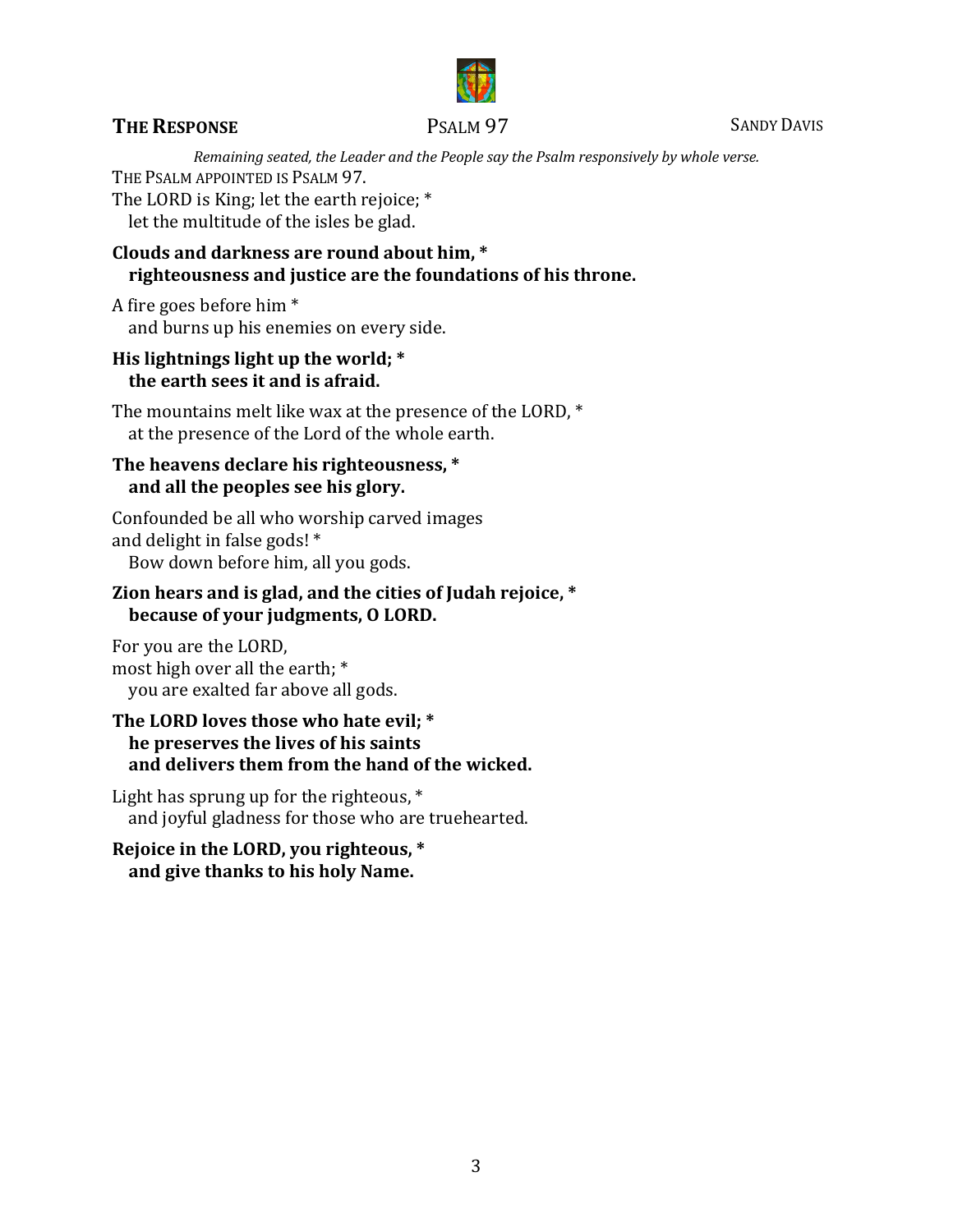

## **THE SECOND READING** REVELATION 22:12-14,16-17,20-21 SANDY DAVIS

A READING FROM THE REVELATION TO JOHN.

At the end of the visions I, John, heard these words:

"See, I am coming soon; my reward is with me, to repay according to everyone's work. I am the Alpha and the Omega, the first and the last, the beginning and the end."

Blessed are those who wash their robes, so that they will have the right to the tree of life and may enter the city by the gates.

"It is I, Jesus, who sent my angel to you with this testimony for the churches. I am the root and the descendant of David, the bright morning star."

The Spirit and the bride say, "Come." And let everyone who hears say, "Come." And let everyone who is thirsty come. Let anyone who wishes take the water of life as a gift.

The one who testifies to these things says, "Surely I am coming soon."

Amen. Come, Lord Jesus!

The grace of the Lord Jesus be with all the saints. Amen.

Hear what the Spirit is saying to God's people. **Thanks be to God.** 

**SEQUENCE MUSIC** *Please stand as able for the Gospel Reading.* 

|  | <b>THE HOLY GOSPEL</b> |
|--|------------------------|
|  |                        |

**THE REV. PAUL CLARK** 

*Gospeller* The Holy Gospel of our Lord Jesus Christ according to John.<br>People **Glory to you, Lord Christ. Glory to you, Lord Christ.** 

Jesus prayed for his disciples, and then he said. "I ask not only on behalf of these, but also on behalf of those who will believe in me through their word, that they may all be one. As you, Father, are in me and I am in you, may they also be in us, so that the world may believe that you have sent me. The glory that you have given me I have given them, so that they may be one, as we are one, I in them and you in me, that they may become completely one, so that the world may know that you have sent me and have loved them even as you have loved me. Father, I desire that those also, whom you have given me, may be with me where I am, to see my glory, which you have given me because you loved me before the foundation of the world.

"Righteous Father, the world does not know you, but I know you; and these know that you have sent me. I made your name known to them, and I will make it known, so that the love with which you have loved me may be in them, and I in them."

*Gospeller* The Gospel of the Lord.<br>*People* **Praise to you, Lord Ch** 

**Praise to you, Lord Christ.** 

**THE SERMON THE REV. PAUL CLARK** 

*A period of silence and personal reflection follows the sermon.*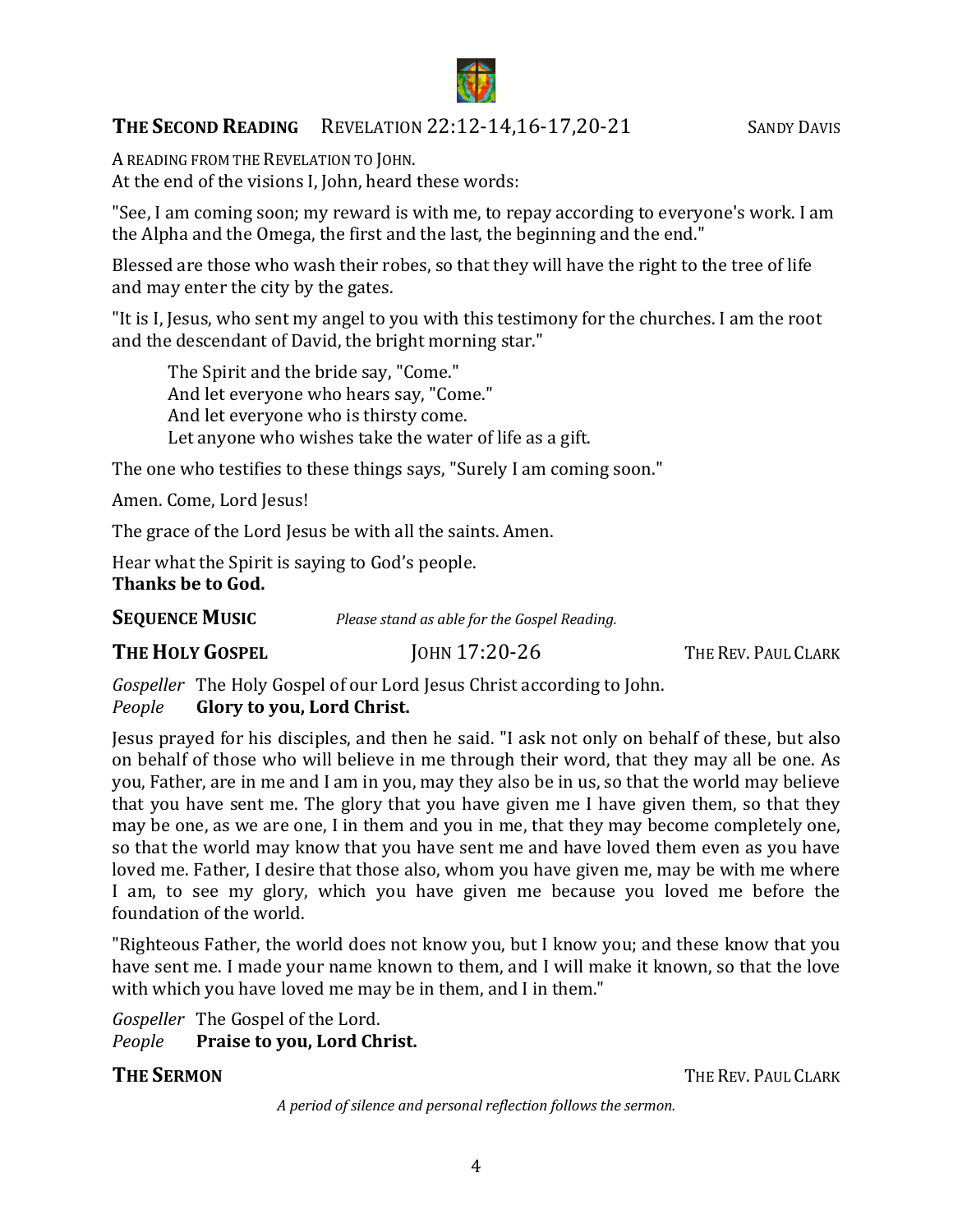#### **THE NICENE CREED** *Please stand as able (BCP pp. 358-359)*



We believe in one God, the Father, the Almighty, maker of heaven and earth, of all that is, seen and unseen.

We believe in one Lord, Jesus Christ, the only Son of God, eternally begotten of the Father, God from God, Light from Light, true God from true God, begotten, not made, of one Being with the Father. Through him all things were made. For us and for our salvation, he came down from heaven: by the power of the Holy **Spirit he became incarnate from the Virgin Mary, and was made man. For our** sake he was crucified under Pontius Pilate; he suffered death and was buried. On the third day he rose again in accordance with the Scriptures; he ascended into heaven and is seated at the right hand of the Father. He will come again in glory to judge the living and the dead, and his kingdom will have no end.

We believe in the Holy Spirit, the Lord, the giver of life, who proceeds from the **Father and the Son. With the Father and the Son he is worshiped and glorified.** He has spoken through the Prophets. We believe in one holy catholic and apostolic Church. We acknowledge one baptism for the forgiveness of sins. We look for the resurrection of the dead, and the life of the world to come. Amen.

#### **THE PRAYERS OF THE PEOPLE ALANA SPURLING**

In peace, let us pray to the Lord.

For the holy Church of God, that it may be filled with truth and love, and be found without fault at the day of your coming, we pray to you, O Lord. **Lord, have mercy.** fault at the day of your coming, we pray to you, O Lord.

For Michael our Presiding Bishop, for David our own Bishop, for all bishops and other ministers, and for all the holy people of God, we pray to you, O Lord. Lord, have mercy. ministers, and for all the holy people of God, we pray to you, O Lord.

For all who fear God and believe in you, Lord Christ, that our divisions may cease, and that all may be one as you and the Father are one, we pray to you, O Lord. Lord, have mercy. all may be one as you and the Father are one, we pray to you, O Lord.

For the mission of the Church, that in faithful witness it may preach the Gospel to the ends of the earth, we pray to you, O Lord. of the earth, we pray to you, O Lord.

In the Anglican communion for The Church of South India, and in our diocese for the work and ministry of St. Paul's Episcopal Church in Bakersfield, we pray to you, O Lord.

#### Lord, have mercy.

For the peace of the world, that a spirit of respect and forbearance may grow among nations and peoples, we pray to you, O Lord.  $\blacksquare$ nations and peoples, we pray to you, O Lord.

For those in positions of public trust especially Joseph our President, Gavin our Governor, and Eric our Mayor, that they may serve justice, and promote the dignity and freedom of every person, we pray to you, O Lord. every person, we pray to you, O Lord.

For the poor, the persecuted, the sick, and all who suffer; for refugees, prisoners, and all who are in danger; that they may be relieved and protected, we pray to you, O Lord.

#### Lord, have mercy.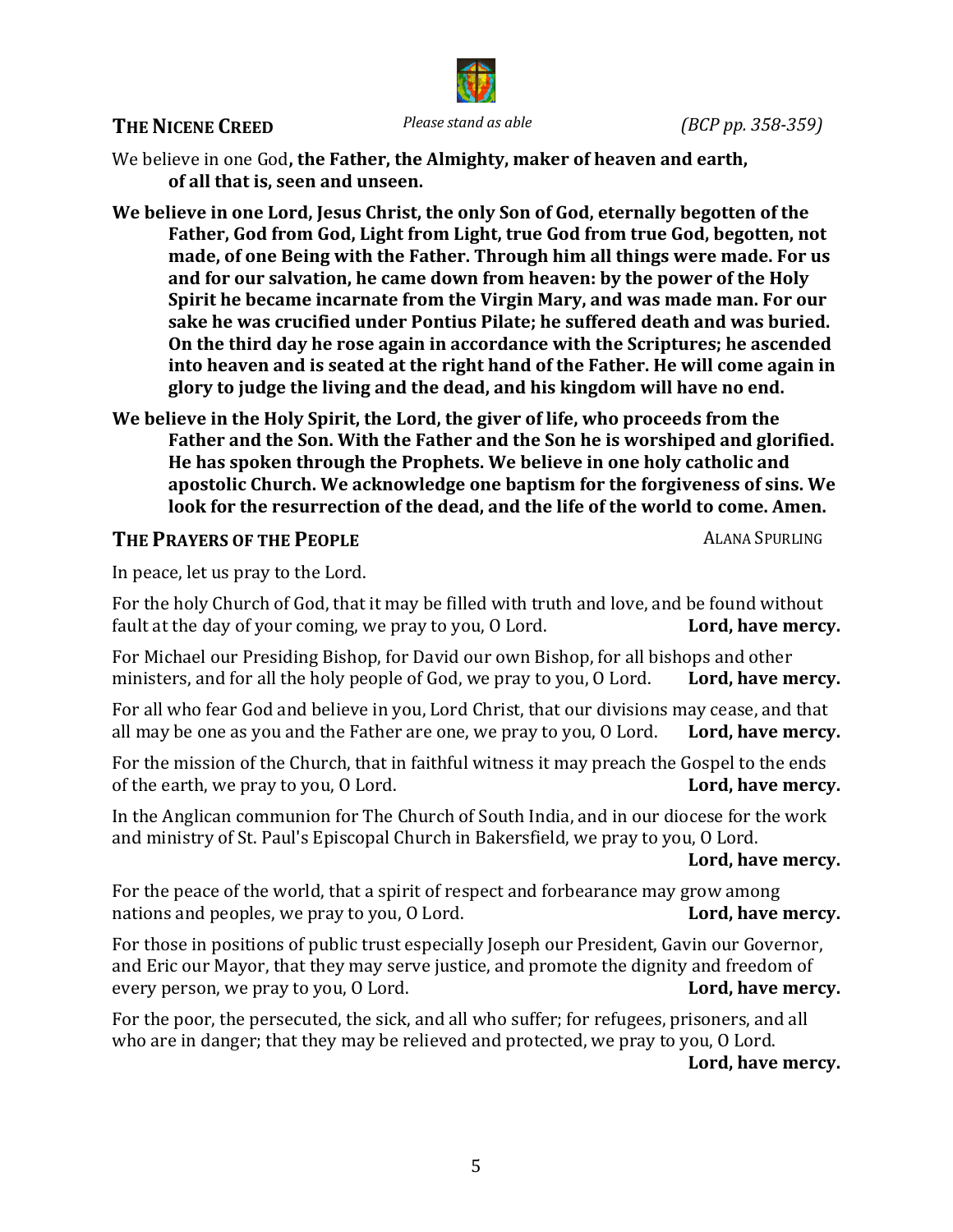For this congregation, that we may be delivered from hardness of heart, and show forth your glory in all that we do, we pray to you, O Lord. **Lord, have mercy.** your glory in all that we do, we pray to you, O Lord.

For all who have commended themselves to our prayers; for our families, friends, and neighbors; that being freed from anxiety, they may live in joy, peace, and health, we pray to you, O Lord. Lord, have mercy.

For Stan, Rita, Robert, and Carey, we pray to you, O Lord. **Lord, have mercy.** 

For all who have died in the communion of your Church, and those whose faith is known to you alone, that, with all the saints, they may have rest in that place where there is no pain<br>or grief, but life eternal, we pray to you, O Lord.<br>**Lord, have mercy.** or grief, but life eternal, we pray to you, O Lord.

Rejoicing in the fellowship of the ever-blessed Virgin Mary, St. Michael, and all the saints, let us commend ourselves, and one another, and all our life to Christ our God.

#### To you, O Lord our God.

*Presider:* O Judge of the nations, we remember before you with grateful hearts the men and women of our country who in the day of decision ventured much for the liberties we now enjoy. Grant that we may not rest until all the people of this land share in the benefits of true freedom and gladly accept its disciplines. This we ask in the name of Jesus Christ our Lord. **Amen**.

*Thanksgiving for Heroic Service (BCP p. 839)*

### **BISHOP CURRY'S PRAYER**

The Lord be with you, let us pray

Giver of Life and love, you created all people as one family and called us to live together in peace. Surround us with your love as we face again the tragedy of gun violence. For the children and adults who were killed at the Rob Elementary School, the many who were wounded and hospitalized, the traumatized and grieving survivors and those known to you alone. God of righteousness, you have granted our leaders, our president, the governor, members of congress the courts and legislatures power and responsibility to protect us and uphold our right to life, liberty, and the pursuit of happiness. Strengthen their devotion and our devotion to our common life. To clarity of purpose for all God of compassion, we give you thanks for those first responders and those who are struggling; the police officers, firefighters, EMTs, doctors, nurses, counselors, clergy, and people of good will. Give them courage and sound judgement in the heat of the moment and grant them compassion for the victims. Dear God, bind up the wounds of all who suffer from gun violence; those maimed and disfigured, those left alone and grieving, those who struggle to get through one more day. Bless them Lord with your presence. Help them with your hope. Dear Lord, for all lives that have forever been changed and broken by the scourge of gun violence; all who from malice or illness ae instruments of violence and death, for all who have died today, those who will die tomorrow. God of tender mercy, please be with those who are overwhelmed, enraged, frustrated, and demoralized by the plague of gun violence. Give us all a sense of your presence. Plant with us the seed of hope and the courage of love and resolve. For those who hope for life in this world that is shattered and broken. Loving God, make us instruments of your peace. God of justice, help us, your church; help us as a country to find voice to do what is right for the sake of life. For your dream is of a world

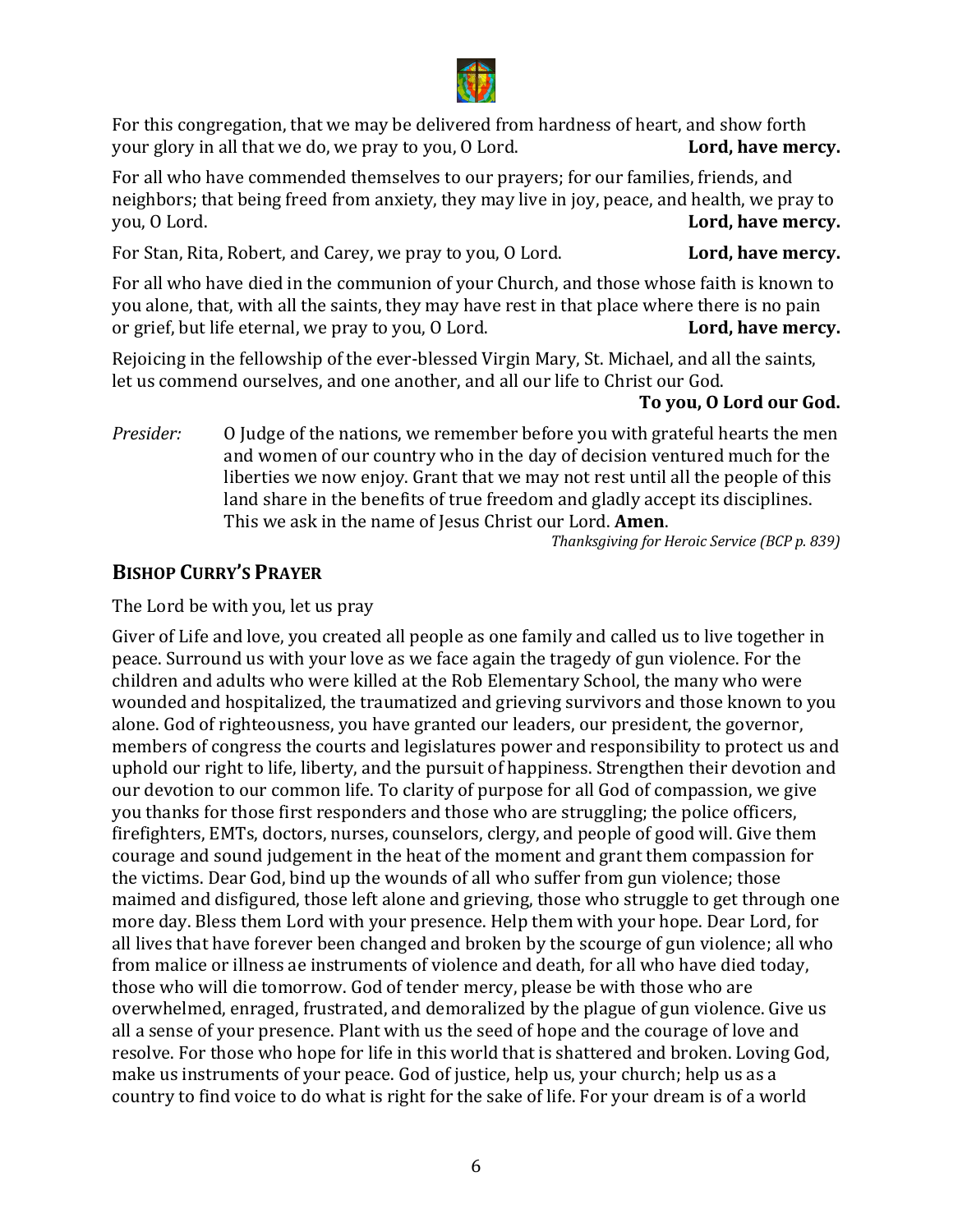

where children are safe and where all live together without fear. All this we pray in the name of the one who offered his life so that we might live, Jesus the Christ. **Amen.** 

Oh God, whose blessed son took children into his arms and blessed them. Give us grace now to entrust these innocents to your never-failing care and love, and bring us all to your heavenly kingdom. Through Jesus our Lord. **Amen.** 

Merciful God, deal graciously with those who grieve and are filled with sorrow and heart ache. Lord surround them with your love that somehow they may not be overwhelmed by their loss but have confidence in your goodness and strength to meet the needs ahead. **Amen.**

### **THE PEACE**

*Presider* The peace of Christ be always with you.<br>*People* **And also with you.** And also with you. Please stay in your pew. Waving, bowing, and peace signs are appropriate. Please be seated.

# **ANNOUNCEMENTS** DAVE **DAVE MALLER**

| Day of Pentecost - Sunday June 5                                                                                                                          |  |
|-----------------------------------------------------------------------------------------------------------------------------------------------------------|--|
| The Rev. Deacon Cathy Kline will preside and preach.                                                                                                      |  |
| We will have cake during Coffee Hour                                                                                                                      |  |
| to celebrate the birthday of the Church.                                                                                                                  |  |
| <b>Remember to wear RED.</b>                                                                                                                              |  |
| <b>Coffee Hour</b> In the Parish Hall after service.                                                                                                      |  |
| St. Michael's Zoom Evening Prayer, Thursdays at 6:30 p.m.<br>Zoom ID: 928 461 1047, Password: StMichael                                                   |  |
| Please mail your offerings to the church (at the mailing address below) or give to the<br>church online using tithe.ly (https://tithe.ly/give?c=2212452). |  |

For the latest news and information: visit www.stmichaelsridgecrest.org

For pastoral care: please call Deacon Cathy at 760-384-8824 or email **countmyblessings1@gmail.com** 

*Birthday Prayer – Prayer 50 or 51, BCP p. 830 Anniversary Prayer – BCP top of p. 431*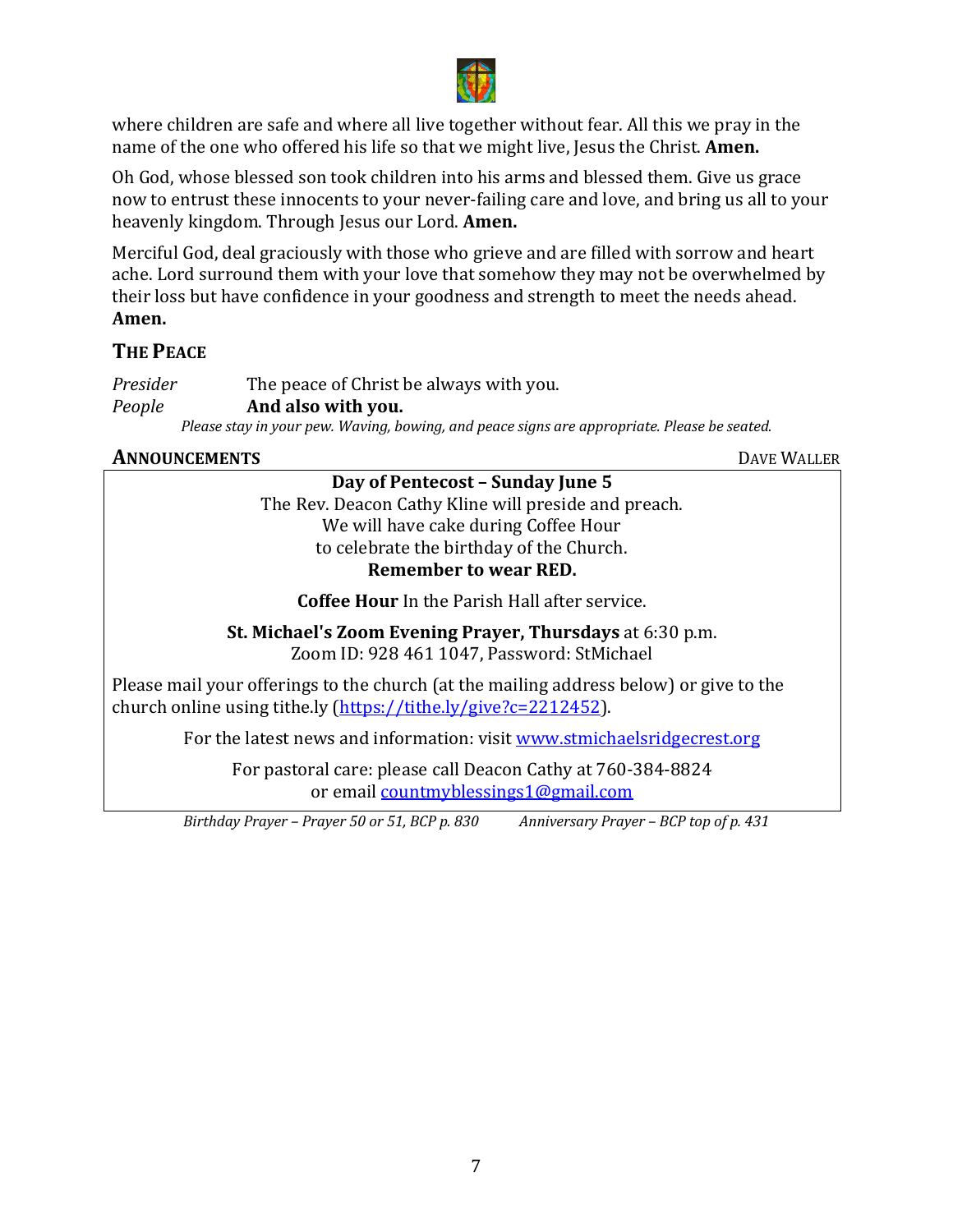

# **THE HOLY COMMUNION**

**OFFERTORY INVITATION** [EPHESIANS 5:2]

Walk in love, as Christ loved us and gave himself for us, an offering and sacrifice to God. *Please stand as able for the Offertory Hymn* 

**HYMN #366 (V. 1-4)** HOLY GOD, WE PRAISE THY NAME<br>**THE GREAT THANKSGIVING** EUCHARISTIC PRAYER A (*BCP p. 361*)

**THE GREAT THANKSGIVING**<br>*Presider* The Lord be with *Presider* The Lord be with you.<br>*People* **And also with you.** 

And also with you.

*Presider* Lift up your hearts.<br>*People* **We lift them to the** 

**We lift them to the Lord.** 

*Presider* Let us give thanks to the Lord our God.<br>*People* It is right to give God thanks and pra

It is right to give God thanks and praise.

It is right, and a good and joyful thing, always and every-where to give thanks to you, Father Almighty, Creator of heaven and earth.

But chiefly are we bound to praise you for the glorious resurrection of your Son Jesus Christ our Lord; for he is the true Paschal Lamb, who was sacrificed for us, and has taken away the sin of the world. By his death he has destroyed death, and by his rising to life again he has won for us everlasting life.

Therefore we praise you, joining our voices with Angels and Archangels and with all the company of heaven, who for ever sing this hymn to proclaim the glory of your Name:

#### Holy, holy, holy Lord, God of power and might, Heaven and earth are full of your glory. Hosanna in the highest. Blessed is he who comes in the name of the Lord. Hosanna in the highest.

#### *The people stand or kneel. The Presider continues*

Holy and gracious Father: In your infinite love you made us for yourself, and, when we had fallen into sin and become subject to evil and death, you, in your mercy, sent Jesus Christ, your only and eternal Son, to share our human nature, to live and die as one of us, to reconcile us to you, the God and Father of all.

He stretched out his arms upon the cross, and offered himself, in obedience to your will, a perfect sacrifice for the whole world.

On the night he was handed over to suffering and death, our Lord Jesus Christ took bread; and when he had given thanks to you, he broke it, and gave it to his disciples, and said, "Take, eat: This is my Body, which is given for you. Do this for the remembrance of me."

After supper he took the cup of wine; and when he had given thanks, he gave it to them, and said, "Drink this, all of you: This is my Blood of the new Covenant, which is shed for you and for many for the forgiveness of sins. Whenever you drink it, do this for the remembrance of me."

Therefore we proclaim the mystery of faith: **Christ has died. Christ is risen. Christ will come again.**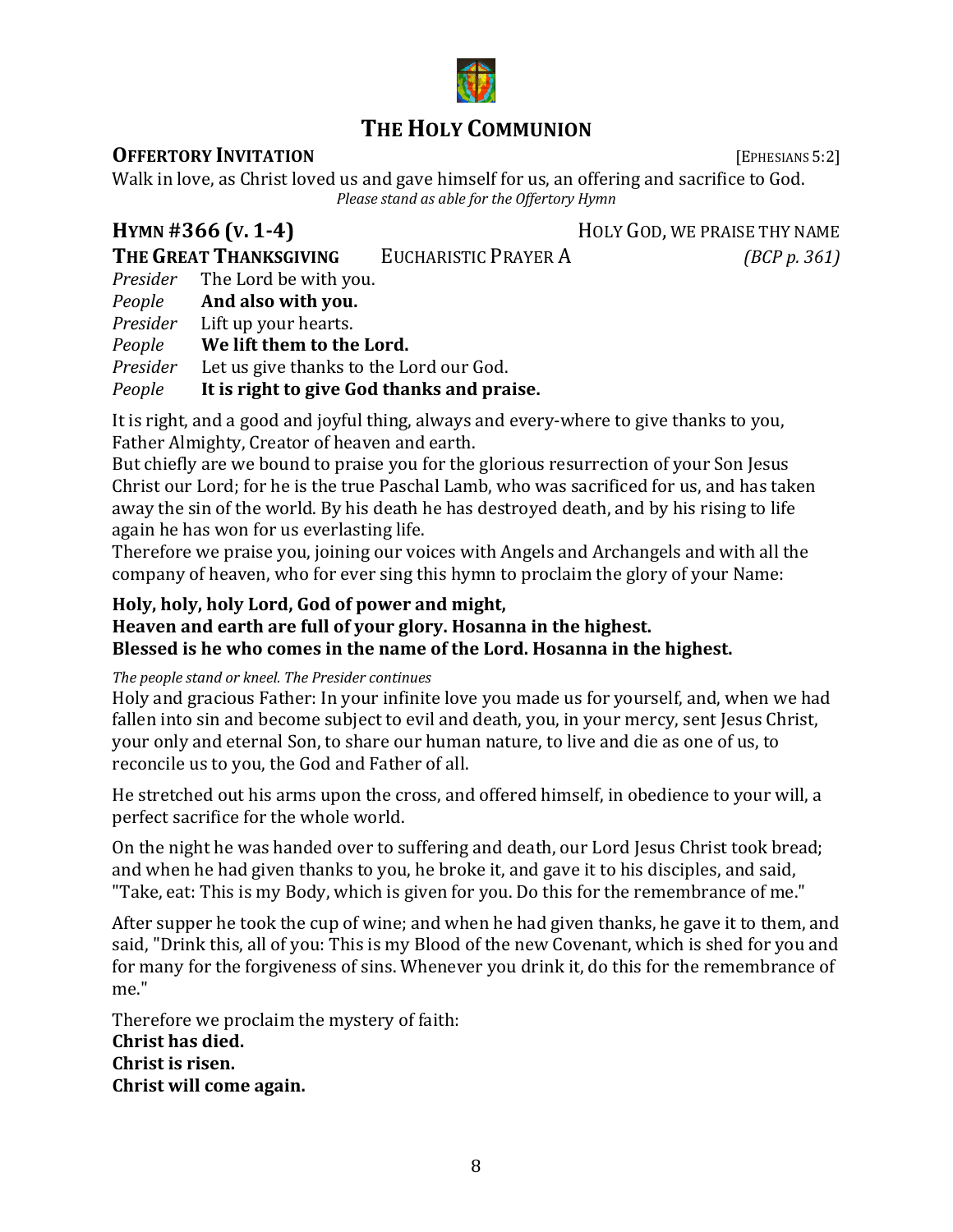#### *The Presider continues*

We celebrate the memorial of our redemption, O Father, in this sacrifice of praise and thanksgiving. Recalling his death, resurrection, and ascension, we offer you these gifts. Sanctify them by your Holy Spirit to be for your people the Body and Blood of your Son, the holy food and drink of new and unending life in him. Sanctify us also that we may faithfully receive this holy Sacrament, and serve you in unity, constancy, and peace; and at the last day bring us with all your saints into the joy of your eternal kingdom.

All this we ask through your Son Jesus Christ: By him, and with him, and in him, in the unity of the Holy Spirit all honor and glory is yours, Almighty Father, now and for ever. **AMEN**.

And now, as our Savior Christ has taught us, we are bold to say,

Our Father, who art in heaven, hallowed be thy Name, thy Kingdom come, thy will be done on earth, as it is in heaven. Give us this day our daily bread. And forgive us our trespasses, as we forgive those who trespass against us. And lead us not into temptation, but deliver us from evil. For thine is the kingdom, and the power, and the glory, for ever and ever. Amen.

### **THE BREAKING OF THE BREAD** (*BCP p.* 364)

*The Presider breaks the consecrated Bread.* 

*Presider* Alleluia. Christ our Passover is sacrificed for us;<br>*People* **Therefore let us keep the feast. Alleluia. Therefore let us keep the feast. Alleluia.** 

#### *The Presider says*

The Gifts of God for the People of God. Take them in remembrance that Christ died for you, and feed on him in your hearts by faith, with thanksgiving.

#### WHEREVER YOU ARE IN YOUR SPIRITUAL JOURNEY, YOU ARE WELCOME AT GOD'S TABLE.

*Please come up to the altar rail for communion. The priest will wear a mask. The Bread is given to the people using these words* The Body of Christ, the bread of heaven.<br>The response is: **Amen.** *The response is:* 

Gluten free wafers are available upon request, please ask the minister during Communion.

## **COMMUNION MUSIC**

#### **POST-COMMUNION PRAYER** *(BCP p. 365)*

The people may stand or kneel.

**Eternal God, heavenly Father, you have graciously accepted us as living members of your Son our Savior Jesus Christ, and you have fed us with spiritual food in the Sacrament of his Body and Blood. Send us now into the world in peace, and grant us** strength and courage to love and serve you with gladness and singleness of heart; through Christ our Lord. Amen.

#### **BLESSING**

May the risen Christ who has passed into the heavens clothe you with power from on high. And the blessing of God almighty, the Father, the Son, and the Holy Spirit, be among you and remain with you always. **Amen**.

**CLOSING HYMN #707** TAKE MY LIFE AND LET IT BE